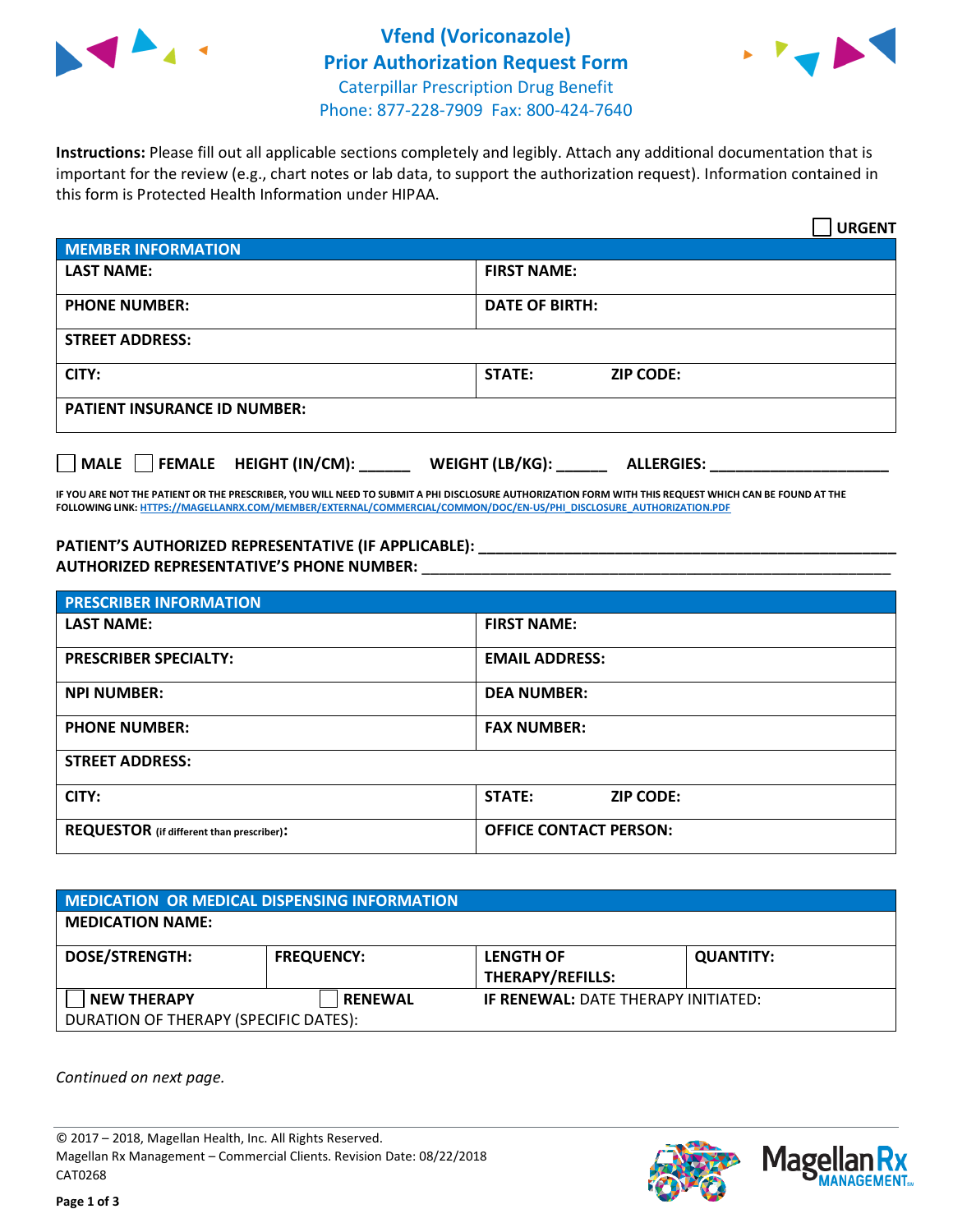



| <b>MEMBER'S LAST NAME:</b> NAME:                                                                                                                                                                                                                                   | MEMBER'S FIRST NAME:                                                                                             |                                                                                                                  |  |
|--------------------------------------------------------------------------------------------------------------------------------------------------------------------------------------------------------------------------------------------------------------------|------------------------------------------------------------------------------------------------------------------|------------------------------------------------------------------------------------------------------------------|--|
|                                                                                                                                                                                                                                                                    | 1. HAS THE PATIENT TRIED ANY OTHER MEDICATIONS FOR THIS CONDITION?                                               | YES (if yes, complete below)<br><b>NO</b>                                                                        |  |
| <b>MEDICATION/THERAPY (SPECIFY</b><br>DRUG NAME AND DOSAGE):                                                                                                                                                                                                       | <b>DURATION OF THERAPY (SPECIFY</b><br>DATES):                                                                   | <b>RESPONSE/REASON FOR</b><br><b>FAILURE/ALLERGY:</b>                                                            |  |
| <b>2. LIST DIAGNOSES:</b>                                                                                                                                                                                                                                          |                                                                                                                  | <b>ICD-10:</b>                                                                                                   |  |
| Is the patient being treated for at least one of the following specific infections?<br>$\Box$ Yes $\Box$ No<br>If yes, please select:<br>□ Aspergillosis<br>$\Box$ Fusarium species<br>krusei, C. norgenesis)<br>□ Other Candida species<br>□ Scedosporium species | □ Non-albicans Candida species (non-albicans candida species include: C. glabrata, C.                            |                                                                                                                  |  |
| PRIOR AUTHORIZATION.                                                                                                                                                                                                                                               | 3. REQUIRED CLINICAL INFORMATION: PLEASE PROVIDE ALL RELEVANT CLINICAL INFORMATION TO SUPPORT A                  |                                                                                                                  |  |
| Select the prescriber's specialty:<br>□ Hematologist<br>$\Box$ Infectious disease physician<br>□ Oncologist<br>□ Ophthalmologist<br>proven fungal keratitis? □ Yes □ No                                                                                            | Has the patient experienced treatment failure with topical natamycin or topical voriconazole for a presumed or   |                                                                                                                  |  |
| Please provide chart documentation supporting this information                                                                                                                                                                                                     |                                                                                                                  |                                                                                                                  |  |
| Is the patient in an immunocompromised state? $\Box$ Yes $\Box$ No                                                                                                                                                                                                 |                                                                                                                  |                                                                                                                  |  |
|                                                                                                                                                                                                                                                                    | Is the patient being treated for a documented Candida albicans infection? $\Box$ Yes $\Box$ No                   |                                                                                                                  |  |
| $\square$ Yes $\square$ No<br>Please provide chart documentation supporting this information                                                                                                                                                                       | If yes, has the patient tried and had an inadequate response with, or is resistant to, therapy with fluconazole? |                                                                                                                  |  |
| physician feels is important to this review?                                                                                                                                                                                                                       |                                                                                                                  | Are there any other comments, diagnoses, symptoms, medications tried or failed, and/or any other information the |  |
|                                                                                                                                                                                                                                                                    |                                                                                                                  |                                                                                                                  |  |

© 2017 – 2018, Magellan Health, Inc. All Rights Reserved. Magellan Rx Management – Commercial Clients. Revision Date: 08/22/2018 CAT0268